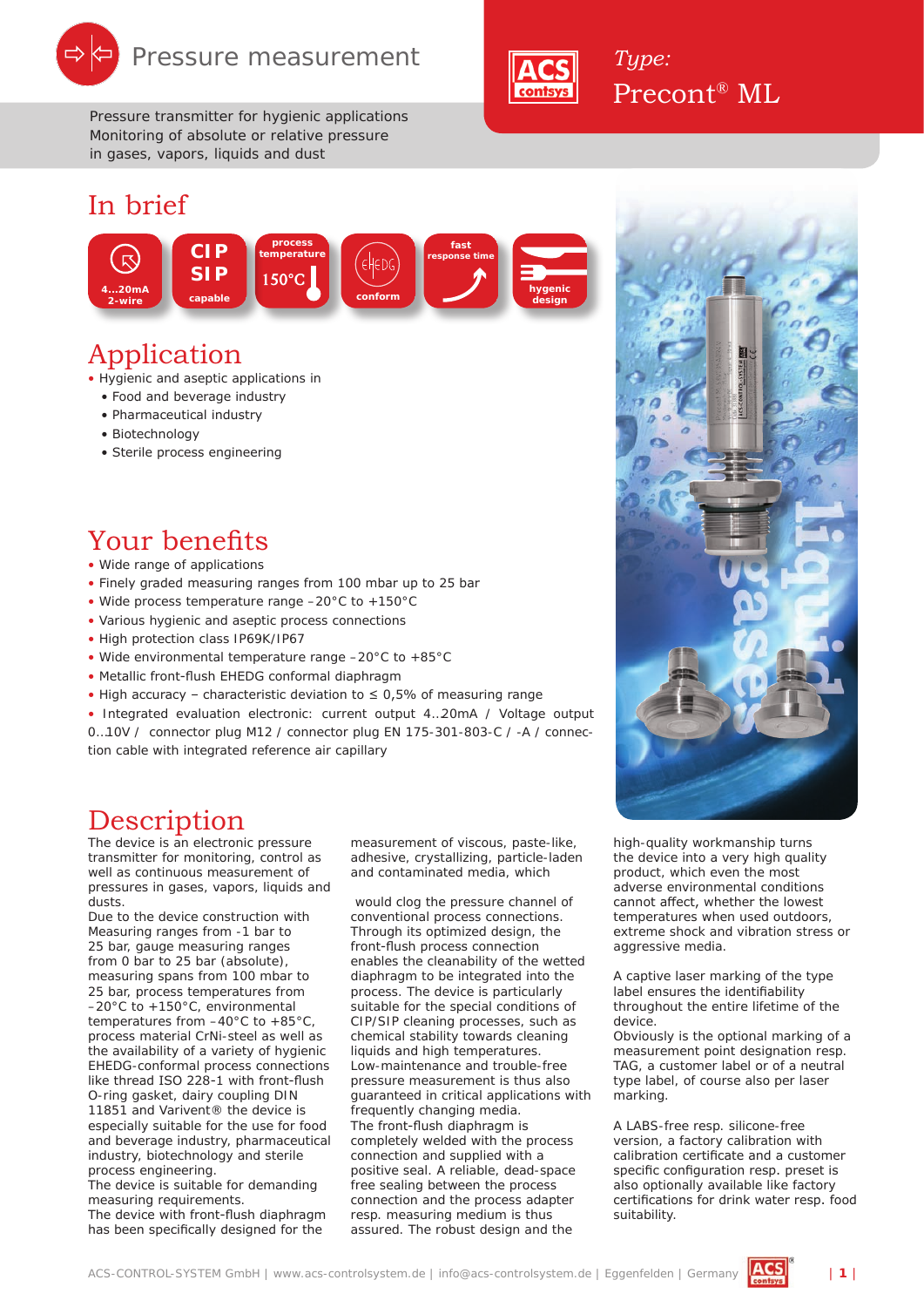## Technical Data

| <b>Technical data</b>                |                                                                                                                                                                                                                                                           |
|--------------------------------------|-----------------------------------------------------------------------------------------------------------------------------------------------------------------------------------------------------------------------------------------------------------|
| Power supply:                        | Type A – 2-wire, current 420mA: 1030VDC, reverse polarity protected<br>Type B – 3-wire, voltage 010V: 1430VDC, reverse polarity protected                                                                                                                 |
| Supply current:                      | Type A - 2-wire, current $420mA$ : $\leq$ 30mA<br>Type B - 3-wire, voltage $010V$ : $\leq$ 6mA                                                                                                                                                            |
| <b>Measurement accuracy</b>          |                                                                                                                                                                                                                                                           |
| Characteristics deviation:           | $\leq$ ±0,5% FS                                                                                                                                                                                                                                           |
| Long term drift:                     | $\leq$ ±0,2% FS / year<br>not cumulative                                                                                                                                                                                                                  |
| Temperature deviation:               | Measuring range $\leq$ 250 mbar:<br>$\leq$ ±0,04% FS $\frac{7}{7}$ K (0+80°C) / $\leq$ ±0,06% FS / K (-200°C / +80+150°C)<br>Measuring range $\geq$ 400 mbar:<br>$\leq$ ±0,02% FS $\frac{7}{1}$ K (0+80°C) / $\leq$ ±0,03% FS / K (-200°C / +80+150°C)    |
| <b>Material</b>                      |                                                                                                                                                                                                                                                           |
| Membrane (medium contact):           | Steel 1.4435/316L                                                                                                                                                                                                                                         |
| Process connection (medium contact): | Steel 1.4435/316L                                                                                                                                                                                                                                         |
| Terminal enclosure:                  | CrNi-steel                                                                                                                                                                                                                                                |
| Gaskets:<br>(medium contact)         | FPM - fluorelastomere (e.g. Viton®), FDA-listed<br>EPDM - ethylene-propylene-dienmonomere, FDA-listed                                                                                                                                                     |
| Electrical connection part:          | Electrical connection type V - Plug M12: Device plug PUR<br>Electrical connection type S/T - Plug EN 175-301-803:<br>Device plug PA / Gasket NBR<br>Electrical connection type K - Cable:<br>Cable gland PA / Gasket CR / NBR / Cable sheath PE           |
| <b>Environmental conditions</b>      |                                                                                                                                                                                                                                                           |
| Ambient temperature:                 | $-40^{\circ}$ C +85 $^{\circ}$ C                                                                                                                                                                                                                          |
| Process temperatures:                | $-40^{\circ}$ C + 150 $^{\circ}$ C                                                                                                                                                                                                                        |
| Process pressure ranges:             | $-1$ bar 25 bar (depending on type)                                                                                                                                                                                                                       |
| Protection:                          | Electrical connection type V - Plug M12: IP69K/IP67 (EN/IEC 60529)<br>Electrical connection type S/T - Plug EN 175-301-803: IP65 (EN/IEC 60529)<br>Electrical connection type K – Cable: IP69K (EN/IEC 60529) / IP68 [ $\leq 10$ mwc]<br>(EN/IEC 60529)   |
| Process pressure ranges:             | $-1$ bar 1000 bar (depending on type)                                                                                                                                                                                                                     |
| Protection:                          | Electrical connection type V - Plug M12: IP69K/IP67 (EN/IEC 60529)<br>Electrical connection type $S/T -$ Plug EN 175-301-803: IP65 (EN/IEC 60529)<br>Electrical connection type K – Cable: IP69K (EN/IEC 60529) / IP68 [ $\leq 10$ mwc]<br>(EN/IEC 60529) |

### Electrical connection



Electronic output – 2-wire, current 4…20mA Plug M12: Conductor color standard connection cable M12 – A-coded: BN = brown, BU = blue



Electronic output – 3-wire, voltage 0…10V Plug M12

Conductor color standard connection cable M12 – A-coded:  $BN = brown$ ,  $BU = blue$ ,  $BK = black$ 



Electronic output – 2-wire, current 4…20mA Plug EN 175-301-803



Electronic output – 3-wire, voltage 0…10V Plug EN 175-301-803



Electronic output – 2-wire, current 4…20mA Cable Conductor color cable: RD = red, BK = black, GNYE = greenyellow



Electronic output – 3-wire, voltage 0…10V Cable

 $\frac{60}{20}$ Conductor color cable: RD = red, BK = black, WH = white, GNYE = greenyellow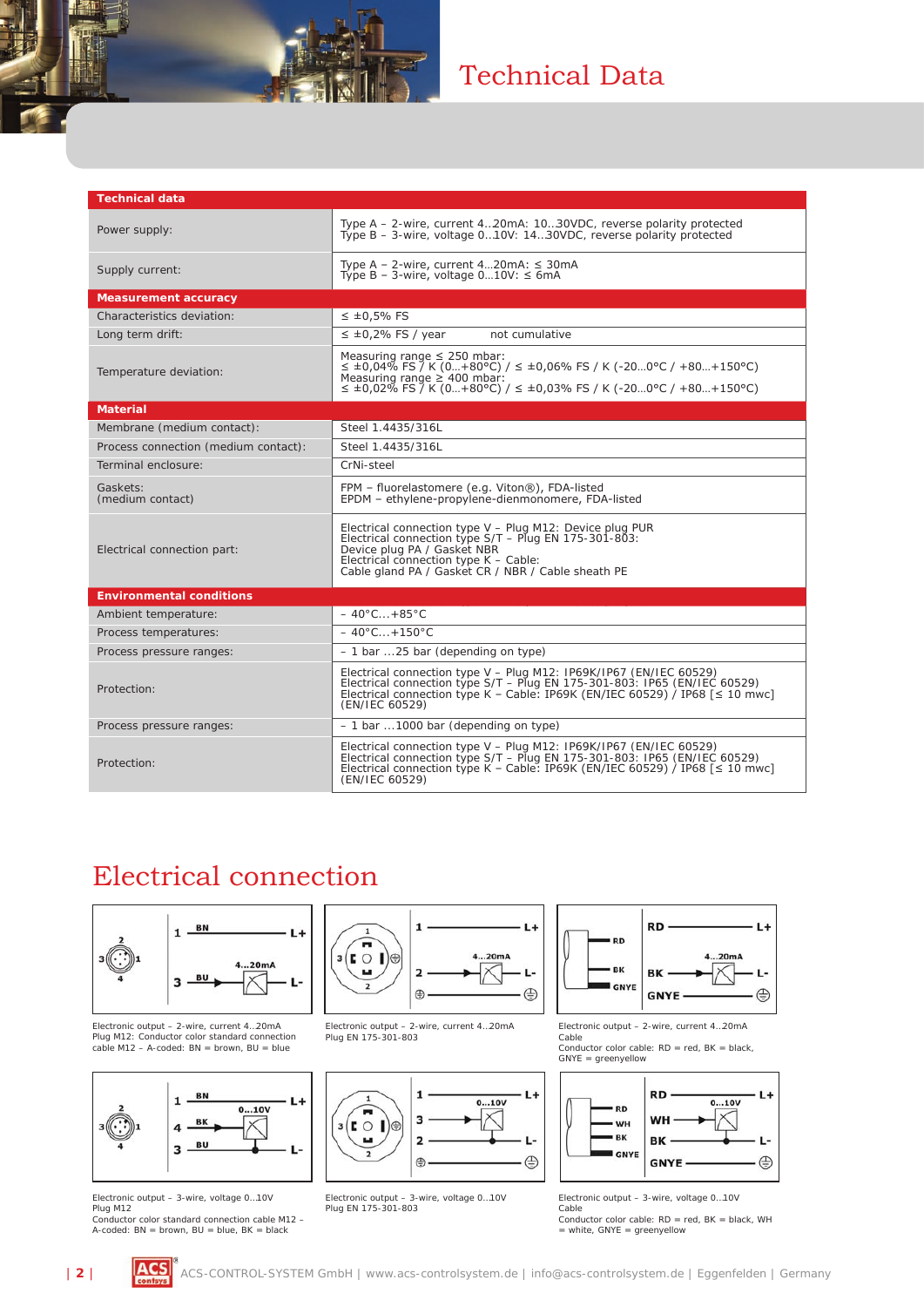# Dimension drawings **ACS** *Type:*<br>Precont® ML



Terminal enclosure Electrical connection type V - Plug M12



Terminal enclosure Electrical connection type T - Plug EN 175-301-803-A



Terminal enclosure Electrical connection type S - Plug EN 175-301-803-C Terminal enclosure Electrical connection type K - Cable





Proces connection Type 5 – Thread ISO 228-1 – G1"B, front-flush



Proces connection Type N – Dairy coupling DIN 11851 – DN40, PN25



Proces connection Type M – Dairy coupling DIN 11851 – DN50, PN25



Proces connection Type P – Varivent® – Type N / tube DN40-162 / 1½"-6", PN40